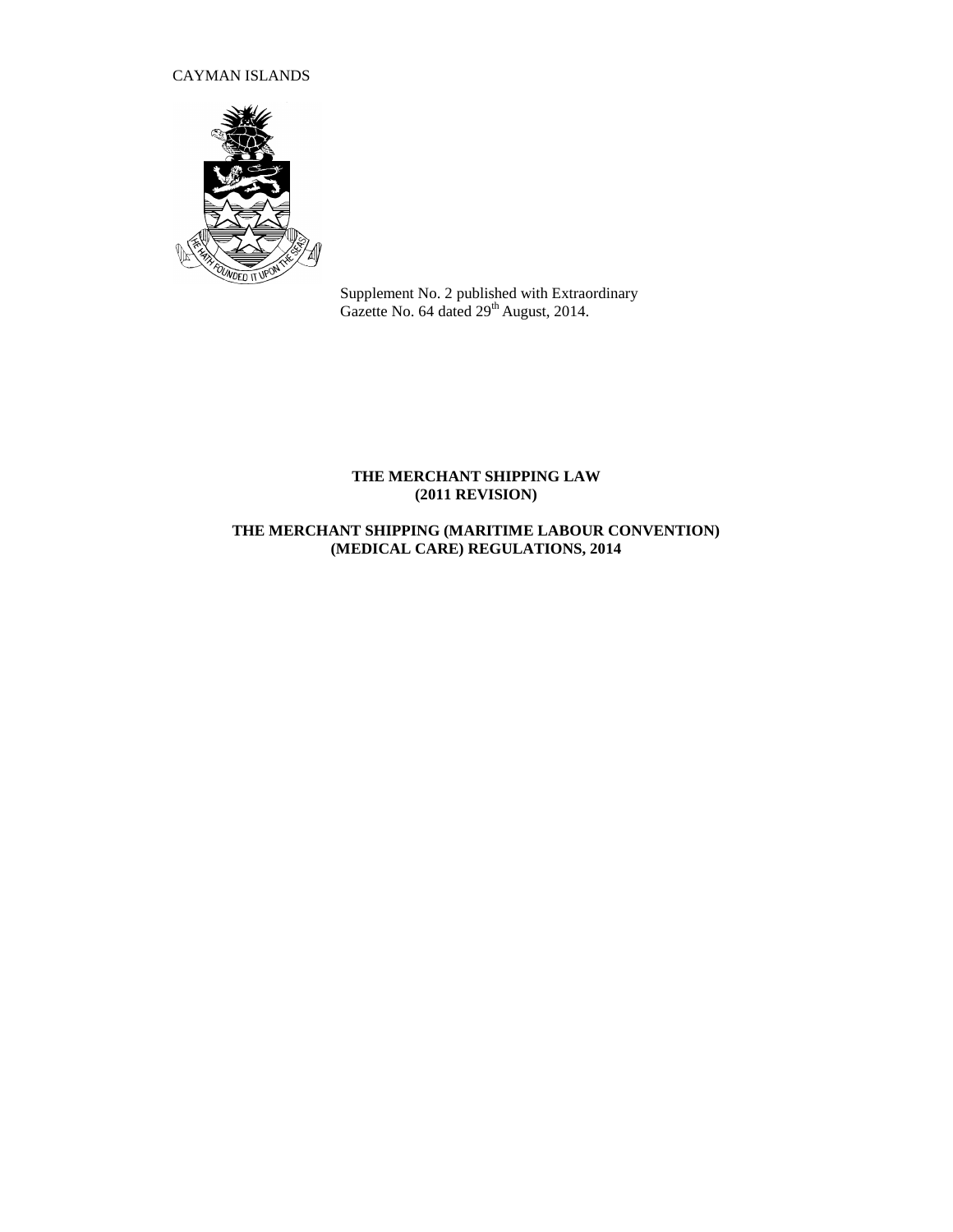## **THE MERCHANT SHIPPING (MARITIME LABOUR CONVENTION) (MEDICAL CARE) REGULATIONS, 2014**

## **ARRANGEMENT OF REGULATIONS**

- 1. Citation
- 2. Definitions<br>3. Application
- **Application**
- 4. Medical Care on-board ship and ashore
- 5. Shipowner duty to make provision for seafarer medical and other expenses
- 6. Duty to carry a medical practitioner on ship
- 7. Duty to carry medical trained personnel onboard
- 8. Right to medical attention
- 9. Access to medical advice
- 10. Medical Report Form
- 11. Medical Care Facilities
- 12. Inspection of ships
- 13. Detention of ships
- 14. Inspection of non-Cayman Islands ships with Maritime Labour Certificates
- 15. Detention of non-Cayman Islands ships with Maritime Labour Certificates
- 16. Right of appeal and compensation
- 17. Defence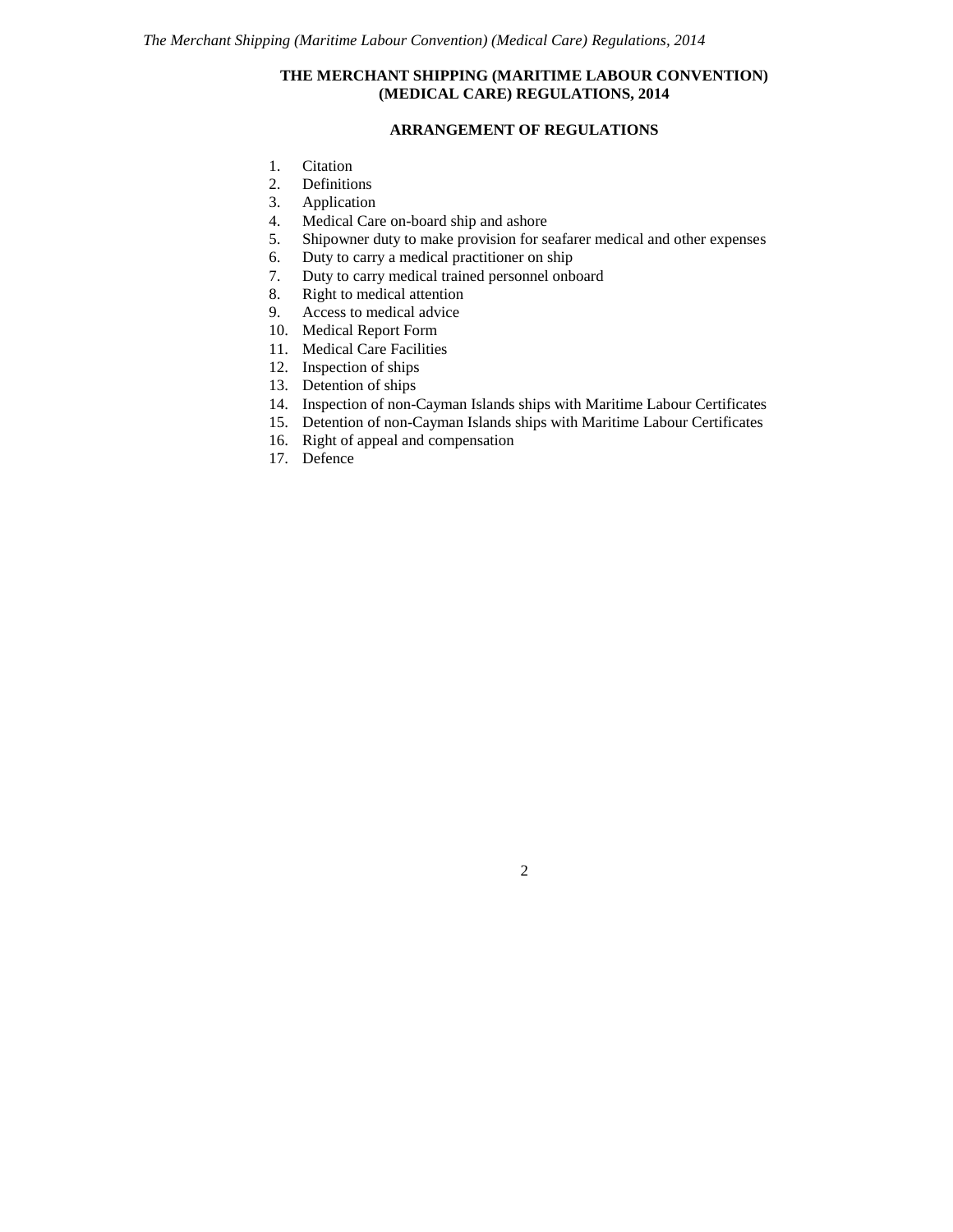CAYMAN ISLANDS

#### **THE MERCHANT SHIPPING LAW (2011 REVISION)**

#### **THE MERCHANT SHIPPING (MARITIME LABOUR CONVENTION) (MEDICAL CARE) REGULATIONS, 2014**

The Cabinet, in exercise of the powers conferred by section 110 and 463 of the Merchant Shipping Law (2011 Revision), makes the following Regulations -

1. These Regulations may be cited as the Merchant Shipping (Maritime Labour Convention) (Medical Care) Regulations, 2014. Citation

2. (1) In these Regulations -

"authorised person" means a person authorised by the Chief Executive Officer to carry out inspections for the purposes of these Regulations and includes any surveyor of ships appointed under section 419 of the Law;

"Chief Executive Officer" means the Chief Executive Officer of MACI appointed under section 9 of the Maritime Authority Law (2013 Revision);

"CISN 06/2014" means Shipping Notice CISN 06/2014 published by the Maritime Authority regarding the carriage of medical stores on Cayman Islands ships;

"Land Earth Station" means a terrestrial communications station serving satellites forming part of the Global Maritime Distress and Safety System introduced by amendments to the Safety Convention adopted on  $11<sup>th</sup>$  November 1988;

"Maritime Labour Certificate" and "interim Maritime Labour Certificate" means a certificate issued in accordance with the Maritime Labour Convention;

"Maritime Labour Convention" means the Convention adopted on 23<sup>rd</sup> February 2006 by the General Conference of the International Labour Organization;

"medical practitioner" means a medical practitioner who is entitled to practise in the country or territory in which that practitioner is based and whose

3

Definitions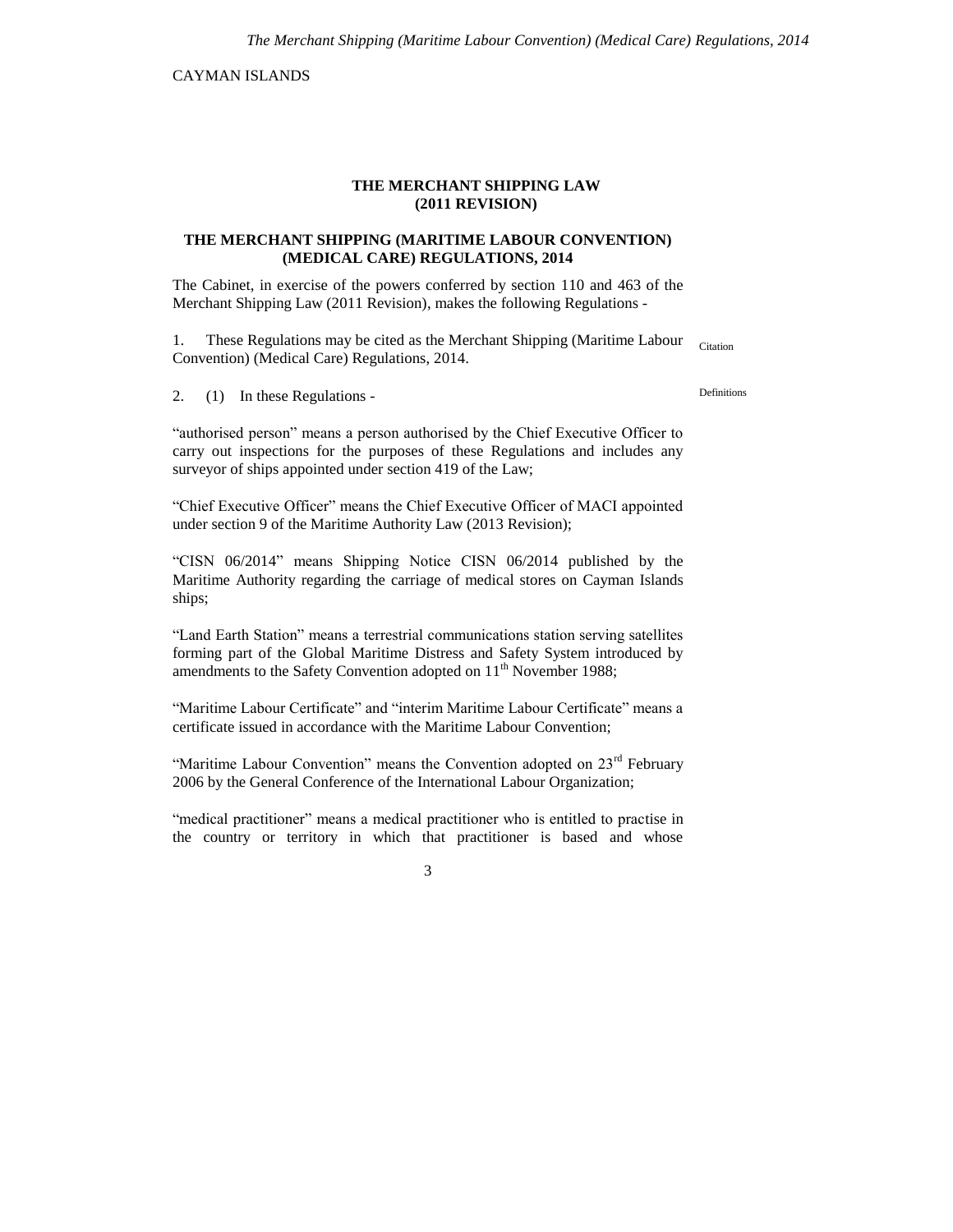*The Merchant Shipping (Maritime Labour Convention) (Medical Care) Regulations, 2014*

qualifications are as equivalent to those required of a practitioner based in the Islands who is a registered medical practitioner;

"seafarer" means any person, including a master, who is employed or engages or works in any capacity on board a ship and whose normal place of work is on a ship;

"shipowner" means -

- (a) in relation to a ship which has a valid Maritime Labour Certificate, the person identified as the shipowner on that certificate; or
- (b) in relation to any other ship the owner of the ship, or if different, any other organisation or person such as the manager, or the bareboat charterer, that has assumed the responsibility for the operation of the ship from the owner; and

"STCW" means the International Convention on Standards of training and Certification and Watchkeeping for Seafarers, 1978 as amended.

Application

3. (1) Subject to paragraph (3), these Regulations, other than regulations 14 and 15, apply to -

- (a) Cayman Islands ships, wherever they may be; and
- (b) while they are in Cayman Islands waters, ships
	- (i) which are not Cayman Islands ships; and
	- (ii) to which regulations 14 and 15 do not apply.

(2) Subject to paragraph (3), regulations 14 and 15 apply to non-Cayman Islands ships, while they are within Cayman Islands waters if -

- (a) the Maritime Labour Convention is in force for the State whose flag the ship is entitled to fly; and
- (b) the ship carries
	- (i) a Maritime Labour Certificate to which a Declaration of Maritime Labour Compliance is attached; or
	- (ii) an interim Maritime Labour Certificate.
- (3) These Regulations do not apply to
	- (a) pleasure vessels;
	- (b) fishing vessels;
	- (c) warships or naval auxiliaries; or
	- (d) offshore installations whilst on their working stations.

Medical Care onboard Ship and Ashore

4. (1) A seafarer working onboard a ship to which these Regulations apply shall be given health protection and medical care as comparable as possible to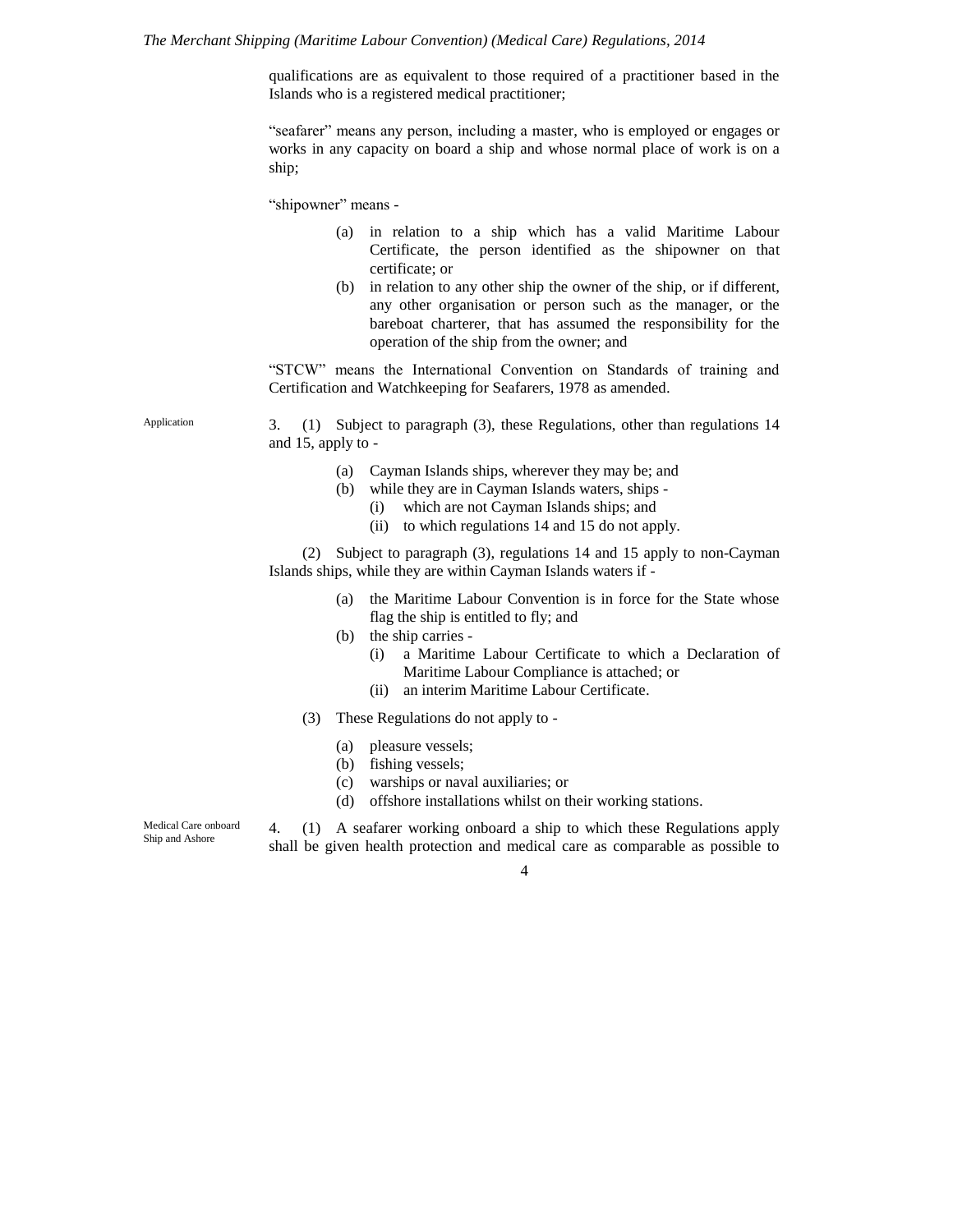that which is generally available to workers ashore, including prompt access to the necessary medicines, medical equipment and facilities for diagnosis and treatment and to medical information and expertise.

- (2) The protection and care in accordance with paragraph (1)
	- (a) shall be provided at no cost to the seafarer; and
	- (b) is not limited to treatment of the sick or injured seafarer but includes measures of a preventive character such as health promotion and health education programmes.

5. (1) This regulation applies in relation to a seafarer who experiences sickness or injury which -

Shipowner duty to make provision for seafarer medical and other expenses

- (a) first occurs during a period which starts on the date on which that seafarer's seafarer employment agreement commences and ends on the date on which the shipowner's duty to repatriate that seafarer under regulation 6 of the Merchant Shipping (Maritime Labour Convention) (Repatriation) Regulations 2014 ends;
- (b) does not first occur during a period of leave which is not shore leave; or
- (c) first occurs subsequent to that period but is caused by circumstances or events arising during that period.

(2) Subject to paragraphs (4) to (6), the shipowner shall meet any expenses reasonably incurred in connection with the seafarer's sickness or injury.

- (3) Expenses incurred in connection with a sickness or injury include
	- (a) expenses of surgical, medical, dental or optical treatment, including the repair or replacement of any appliance; and
	- (b) expenses for board and lodging.

(4) The duty in paragraph (2) does not affect any duty on the shipowner under regulation 7 of the Merchant Shipping (Maritime Labour Convention) (Repatriation) Regulations 2014 and does not apply in respect of any expenses met by the shipowner under that duty.

(5) Subject to paragraph (6), the duty in paragraph (2) is limited to expenses incurred during whichever of the following periods is the shorter -

- (a) a period of 16 weeks beginning on the day on which the sickness or injury first occurs; and
- (b) a period beginning on the day on which the sickness or injury first occurs and ending on the day on which a certifying medical practitioner notifies the seafarer of a decision that -

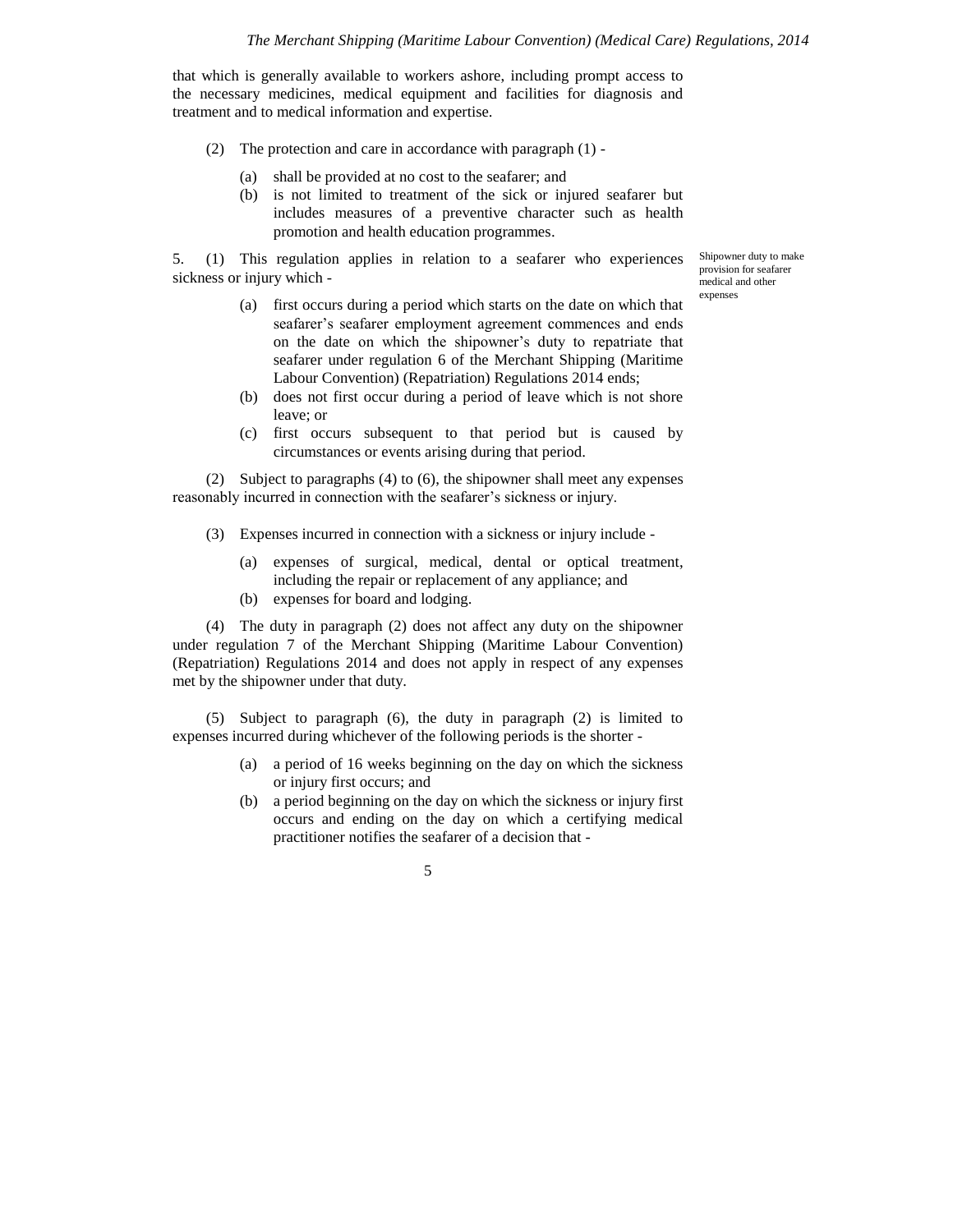- (i) the seafarer is not fit to carry out the duties which that seafarer is required to carry out under the terms of that seafarer's seafarer employment agreement, and
- (ii) the seafarer is unlikely to be fit to carry out duties of that nature in the future.

(6) If sub-paragraph (b) of paragraph (5) applies and a certifying medical practitioner subsequently notifies the seafarer that the decision referred to in that sub-paragraph is reversed, the duty in paragraph (2) is limited to expenses incurred during the period set out in paragraph (5)(a).

(7) If any expenses are incurred by a seafarer to whom the duty in paragraph (2) applies, the seafarer may recover those expenses from the shipowner as a civil debt.

6. (1) A shipowner shall not allow a ship to which this regulation applies and which falls within the parameters set by paragraph 2 - Duty to carry a medical

- (a) to put to sea; or
- (b) if it is already at sea, to remain at sea,

unless a medical practitioner is carried on the ship.

- (2) This paragraph applies to a ship which
	- (a) has 100 or more persons on board; and
	- (b) is engaged on a voyage which is
		- (i) an international voyage lasting more than 72 hours; or
		- (ii) a voyage during which the ship is more than 36 hours' sailing time from a port with adequate medical equipment.

(3) A shipowner who contravenes paragraph (1) commits an offence and is liable -

- (a) on summary conviction to a fine of ten thousand dollars; or
- (b) on conviction on indictment to a fine of fifty thousand dollars,

notwithstanding sections 6(2) and 8 of the Criminal Procedure Code (2013 Revision).

Duty to carry medical trained personnel onboard

practitioner on ship

7. (1) A ship to which regulation 6 does not apply and is not required to carry a medical doctor and which ordinarily is capable of reaching qualified medical care and medical facilities within 8 hours, shall have at least one designated seafarer on-board competent to provide medical first-aid.

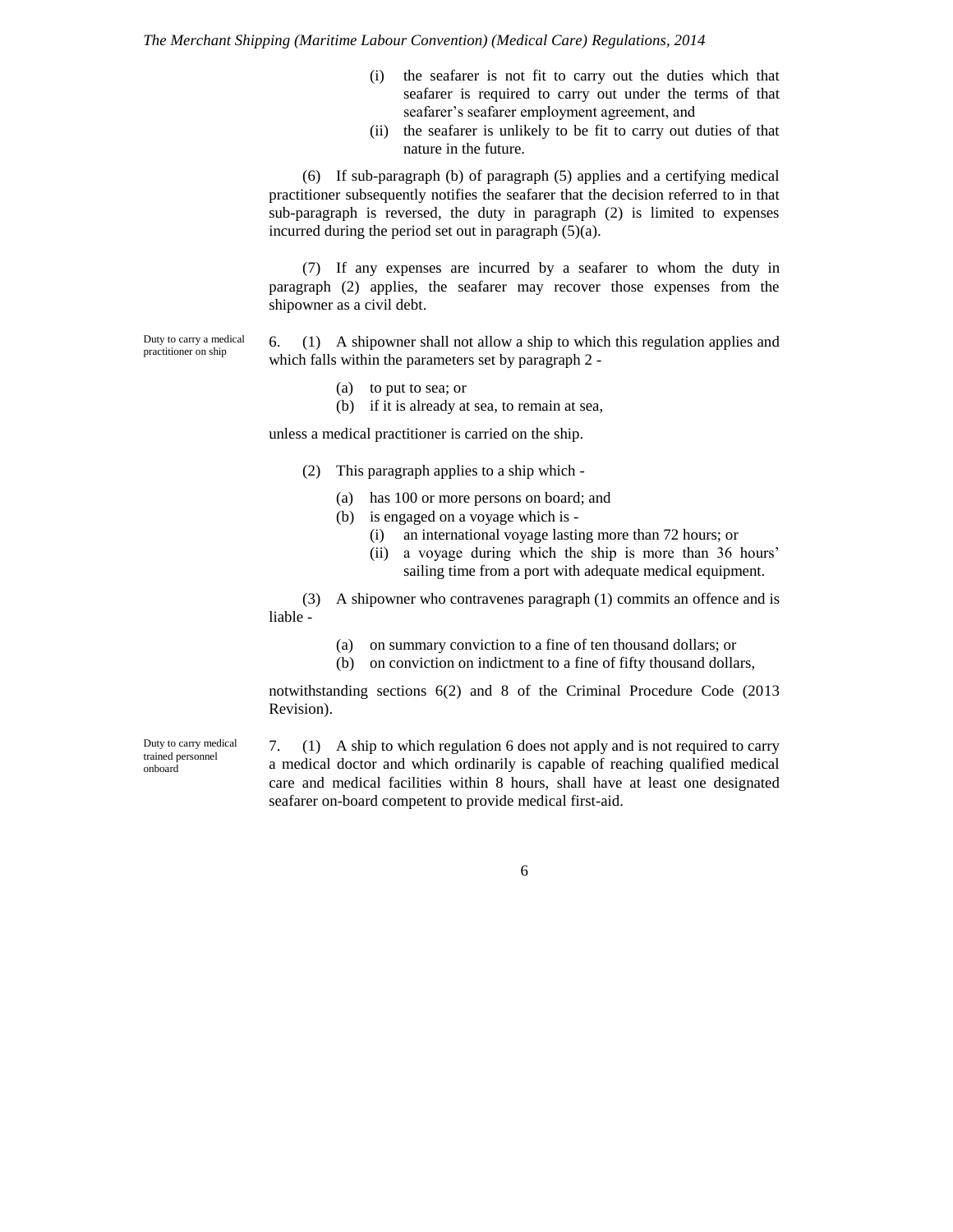(2) A ship to which the parameters set by paragraph (1) do not apply shall have at least one designated seafarer on-board who is in charge of medical care and administering medicine as part of the designated seafarer's regular duties.

(3) If the seafarer designated to be in charge of medical care is not a medical doctor, that seafarer shall have satisfactorily completed approved training that meets the requirements of STCW with regard to medical care on board ships.

(4) A shipowner who contravenes paragraph (1) commits an offence and is liable -

(a) on summary conviction to a fine of ten thousand dollars; or

(b) on conviction on indictment to a fine of fifty thousand dollars,

notwithstanding sections 6(2) and 8 of the Criminal Procedure Code (2013 Revision).

8. (1) When a ship to which this regulation applies is in a port, the shipowner and master shall permit a seafarer to seek medical attention, where reasonably practicable.

(2) A shipowner and master who contravenes paragraph (1) commits an offence and is liable -

(a) on summary conviction to a fine of ten thousand dollars; or

(b) on conviction on indictment to a fine of fifty thousand dollars,

notwithstanding sections 6(2) and 8 of the Criminal Procedure Code (2013 Revision).

9. (1) A ship shall carry a complete and up-to-date list of radio stations relevant to the ship's area of operation, through which medical advice can be obtained and if equipped with a system of satellite communication, carry an up-todate and complete list of Land Earth Stations through which medical advice can be obtained.

(2) A seafarer with responsibility for medical care or medical first-aid onboard, shall be instructed in the use of the ship's medical guide and the medical section of the most recent edition of the International Code of Signals so as to enable the seafarer to understand the type of information needed by the advising doctor as well as the advice received.

(3) In this regulation "International Code of Signals" means the International Code of Signals published by the International Maritime Organization.

7

Access to medical advice

Right to medical attention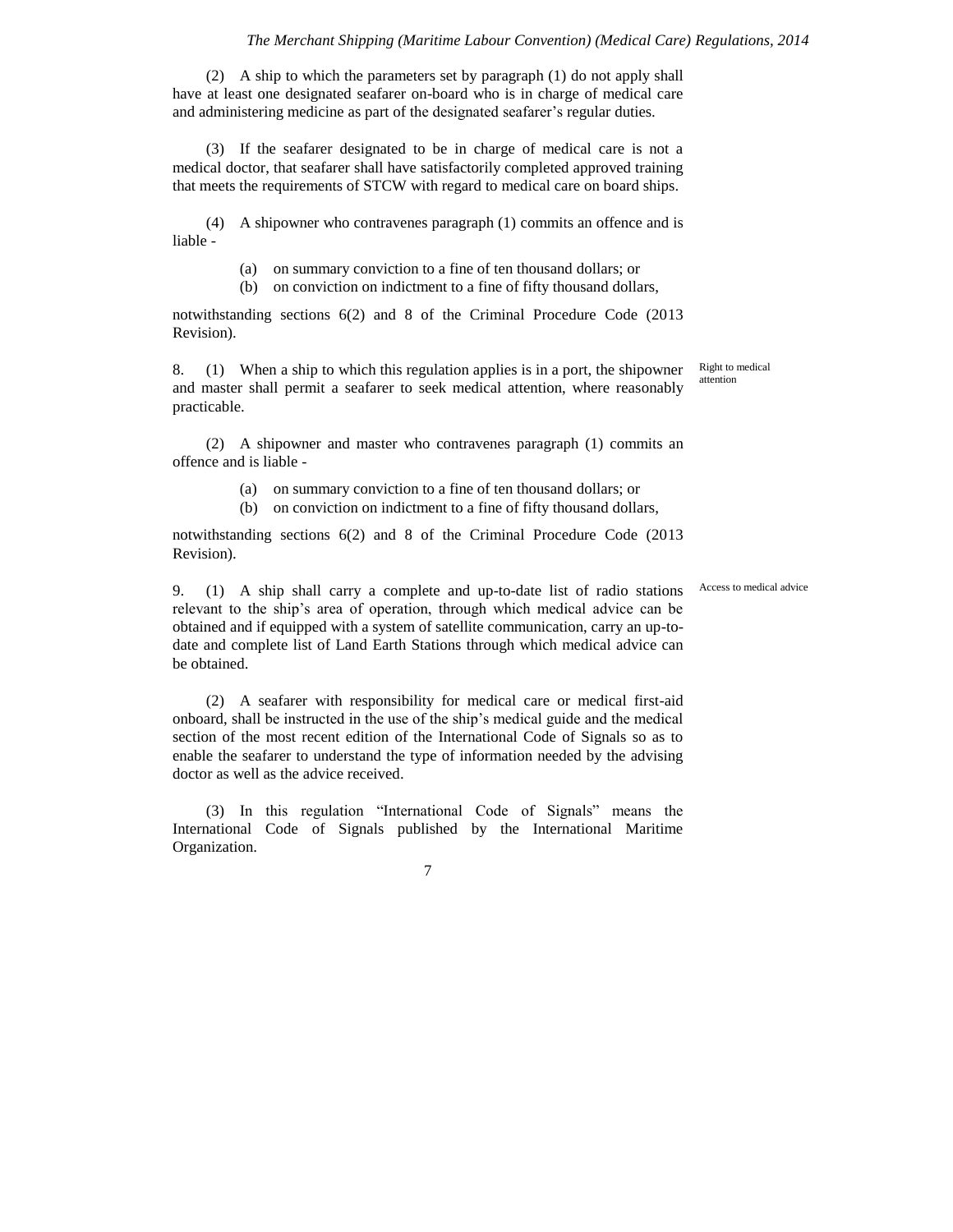*The Merchant Shipping (Maritime Labour Convention) (Medical Care) Regulations, 2014*

10. (1) The master and relevant onshore and onboard medical personnel shall use either - (a) the Cayman Islands Shipping Registry Medical Report Form - Form MRF 3906; or (b) a different medical report form containing at least the information required by Form MRF 3906. (2) When completed, the medical report form and its contents shall be kept confidential and shall only be used to facilitate the treatment of a seafarer and the completed form shall be retained onboard for a period of at least 3 years. 11. (1) A ship shall carry a medicine chest, medical equipment and a medical guide all of which are subject to inspection. (2) A medicine chest and medical equipment in accordance with the requirements of CISN 06/2014 meets the requirements of paragraph (1). (3) A shipowner and master who contravenes paragraph (1) commits an offence and is liable - (a) on summary conviction to a fine of ten thousand dollars; or (b) on conviction on indictment to a fine of fifty thousand dollars, notwithstanding sections 6(2) and 8 of the Criminal Procedure Code (2013 Revision). 12. (1) For the purpose of ensuring compliance with these Regulations, an authorised person may at all reasonable times go on board a ship and inspect the ship, its equipment, any article and any document carried on it. (2) Sections 421(2) and (4) of the Law apply in relation to paragraph (1) as if references in those subsections to "subsection (1)" were references to paragraph (1). (3) Sections 422 (1), (2), (3) and (5) to (8) and 423(1) and (2) of the Law apply in relation to the inspection of a ship for the purposes of checking compliance with these Regulations as they apply in relation to the inspection of a ship for the purposes of ensuring compliance with the Law, as if - (a) references in those sections to "this Law" were to these Regulations; (b) for section  $422(1)(b)$  there were substituted a reference to any ship to which this regulation applies; and Medical Report Form Medical Care Facilities Inspection of ships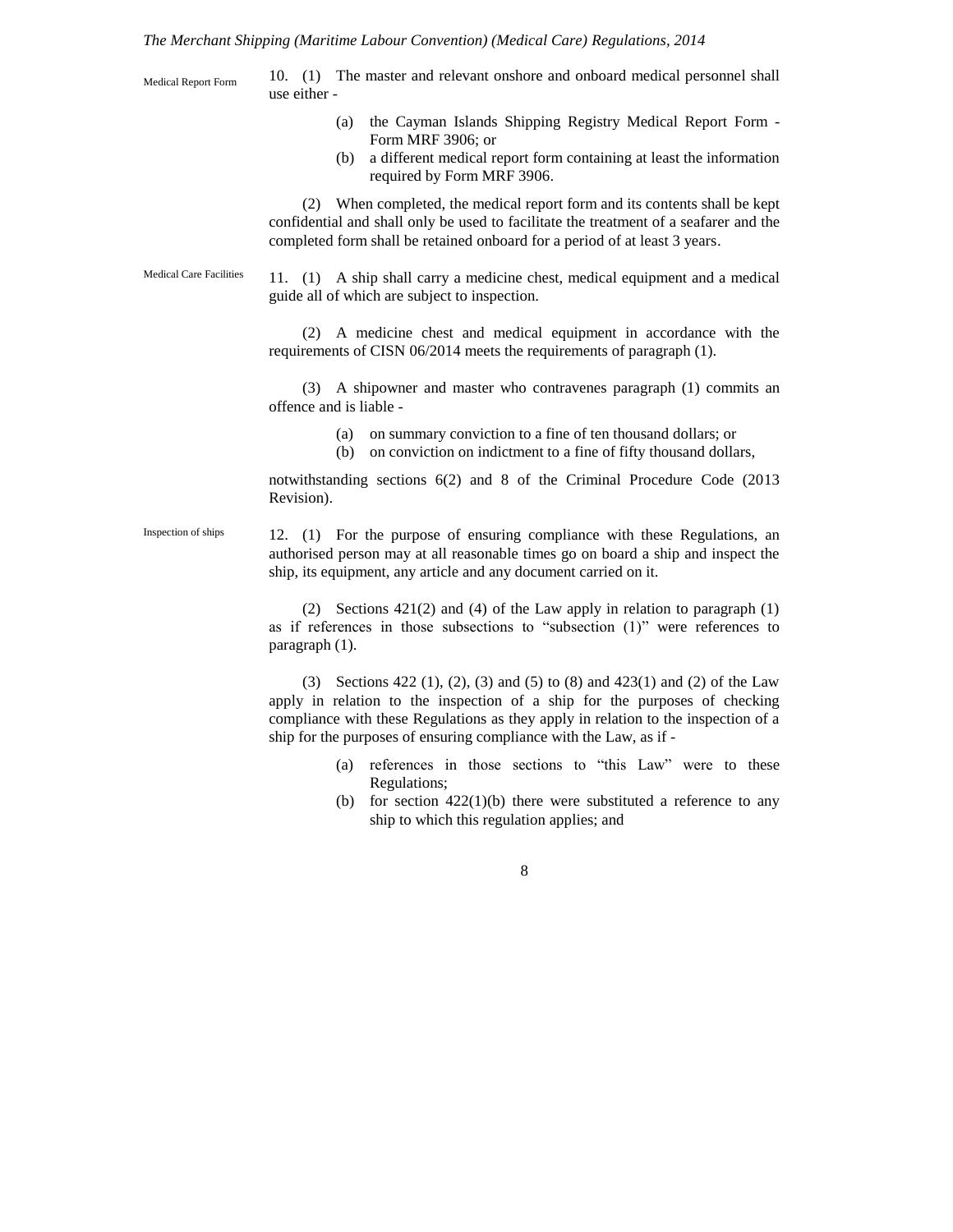(c) in section  $422(2)(h)(iii)$  the words "or any instrument made under it" were omitted.

(4) Section 423(3) of the Law applies for the purposes of the provisions of that section as applied by paragraphs (2) and (3) as they apply for the purposes of the Law.

(5) Sections 424 to 429 of the Law apply for the purposes of these Regulations as if the relevant statutory provisions included these Regulations.

13. (1) Where an authorised person has clear grounds for believing that, in relation to a ship to which these Regulations apply -

Detention of ships

- (a) a ship to is not in compliance with regulation 4, 5 and 6; or
- (b) the non-compliance of a ship to which paragraph (a) applies represents -
	- (i) a significant danger to the safety, health or security of seafarers; or
	- (ii) a serious breach or the latest in a series of repeated breaches of the requirements of regulation 4, 5 and 6,

that ship is liable to be detained.

(2) The power under this regulation to detain a ship shall only be exercised if the ship in question is -

- (a) a Cayman Islands ship; or
- (b) a non-Cayman Islands ship without a Maritime Labour Convention Certificate whilst in a port in the Islands or in Cayman Islands waters.

(3) Section 444 of the Law applies where a ship is liable to be or is detained under this regulation as if references to the detention of a ship under that Law were references to these Regulations.

(4) Where a ship is liable to be detained under these Regulations an authorised person shall serve on the master of the ship or other person for the time being in charge of the ship a detention notice which states the grounds for detention and the requirements to be complied with in respect of the notice in order for the ship to be released from the detention.

(5) Where a ship is detained under these Regulations which is not a Cayman Islands ship the Chief Executive Officer shall immediately inform the Consul or a diplomatic representative of the State whose flag the ship is entitled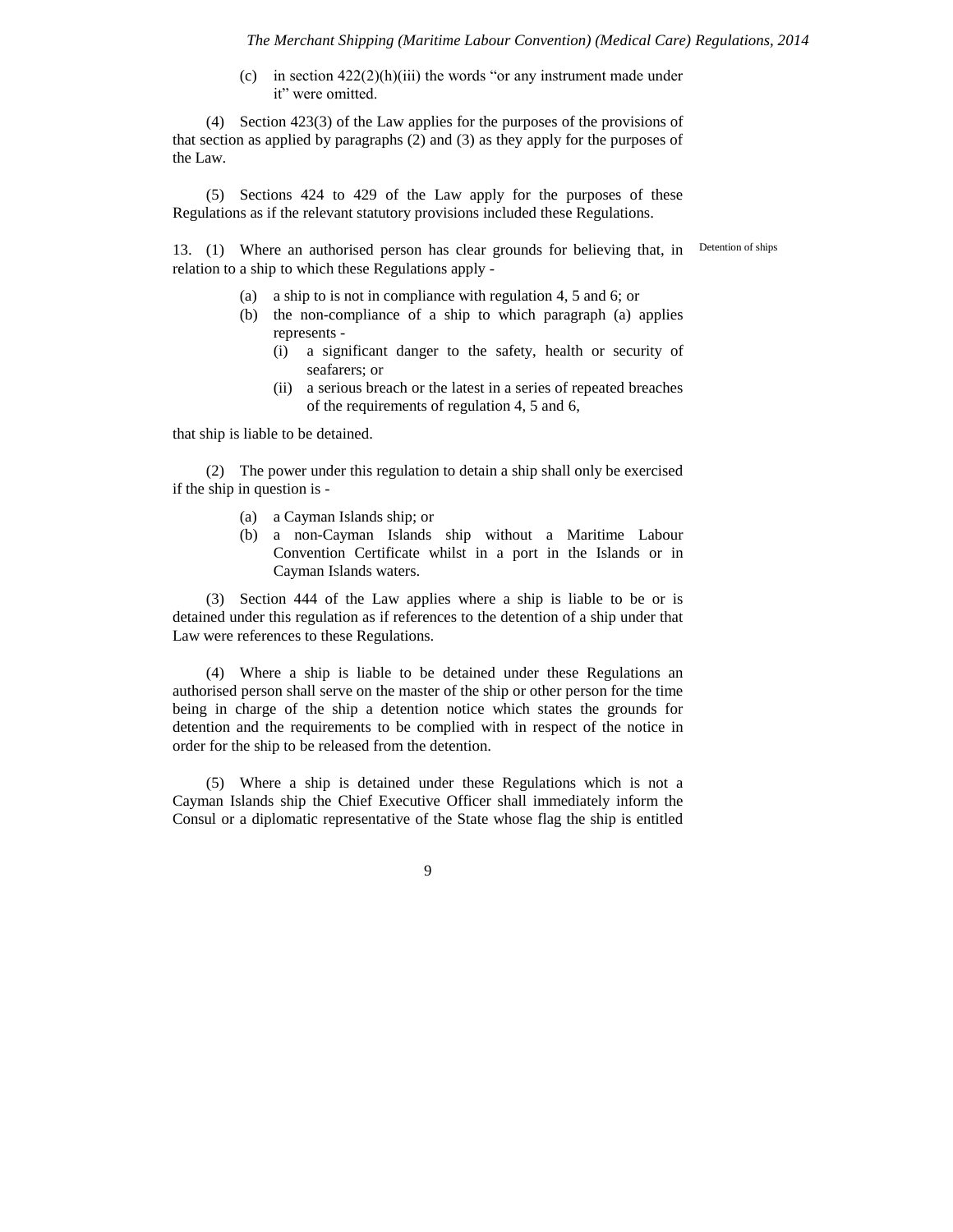#### *The Merchant Shipping (Maritime Labour Convention) (Medical Care) Regulations, 2014*

to fly, or the appropriate maritime authorities of that State, of the detention and the grounds therefor.

(6) Where a ship is detained under these Regulations an authorised person shall release the ship in accordance with the applicable provisions of section 444 of the Law.

(7) It is prohibited for a ship on which a detention notice has been served to proceed to sea or attempt to proceed to sea unless a release from the detention has been issued in writing by an authorised person.

(8) Notwithstanding that a detained ship may be eligible for release where any applicable fine, cost and expenses have been paid by the master or owner of the ship, or a security paid, in accordance with section 444 of the Law the ship shall not be released until any deficiency for which the vessel was detained has been rectified to the satisfaction of the Chief Executive Officer.

Inspection of Non Cayman Islands ships with Maritime Labour **Certificates** 

Detention of Non Cayman Islands ships with Maritime Labour **Certificates** 

- 14. (1) An authorised person may
	- (a) review the ship's Maritime Labour Certificate and Declaration of Maritime Labour Compliance or the ship's interim Maritime Labour Certificate; or
	- (b) where Standard A5.2.1 of the Maritime Labour Convention applies, carry out a more detailed inspection, in accordance with that Standard.

(2) Where an authorised person has power to inspect a ship under this regulation, regulation 9 applies to that ship.

15. (1) Where an authorised person inspects a ship under regulation 13(1)(b) and has clear grounds for believing that the ship does not comply with the requirements of the Maritime Labour Convention, and the non-compliance represents -

- (a) a significant danger to the safety, health or security of seafarers, or
- (b) a serious breach or the latest in a series of repeated breaches of the requirements of the Maritime Labour Convention,

the ship is liable to be detained.

(2) An authorised person may permit a ship which is liable to be detained under this regulation to proceed to sea for the purpose of proceeding to the nearest appropriate repair yard available.